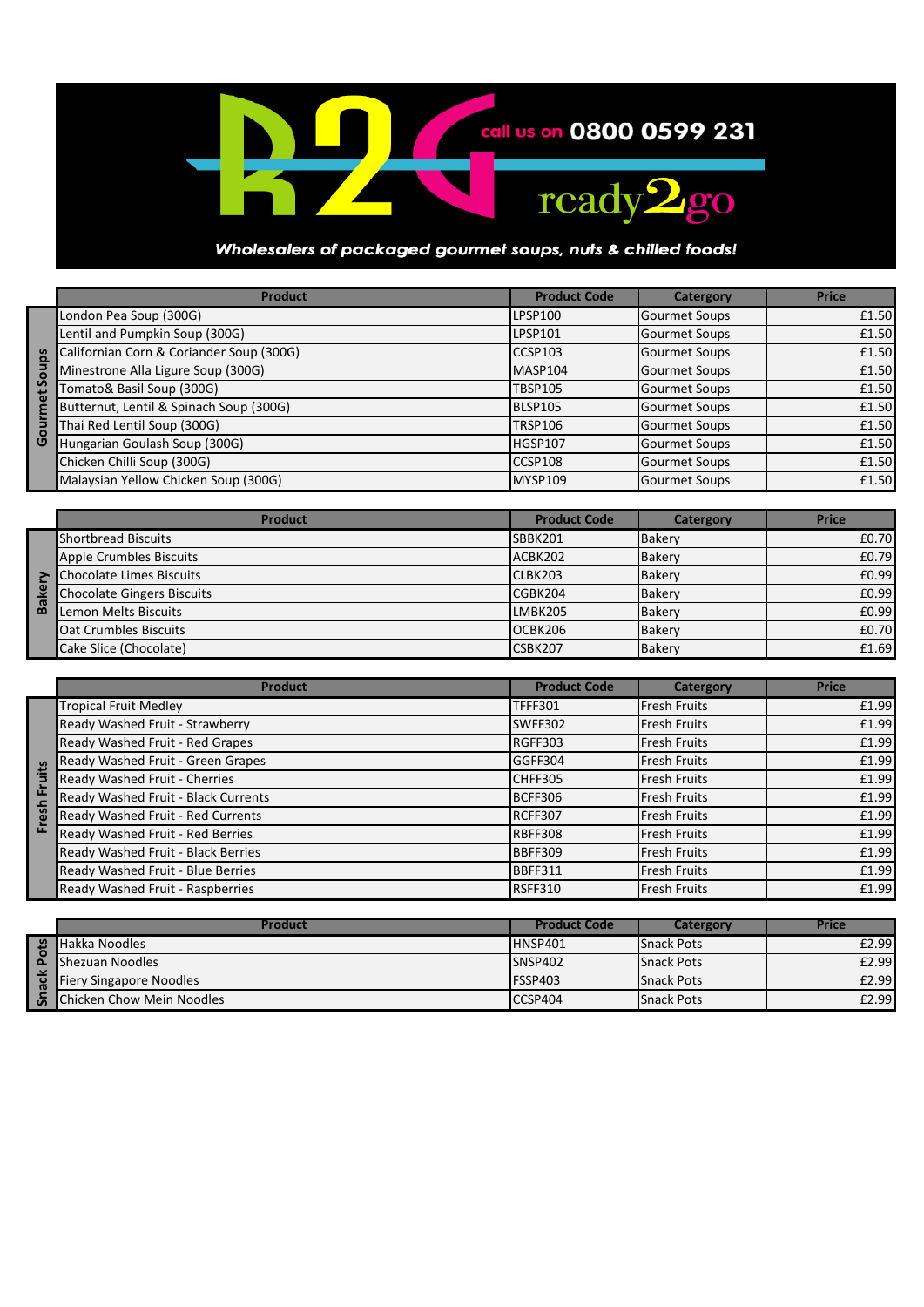|       | <b>Product</b>                 | <b>Product Code</b> | Catergory | <b>Price</b> |
|-------|--------------------------------|---------------------|-----------|--------------|
|       | Haru Sushi                     | <b>HRSH501</b>      | Sushi     | £3.69        |
|       | Natsu Sushi                    | NTSH502             | Sushi     | £3.49        |
|       | Aki Sushi                      | AKSH502             | Sushi     | £3.21        |
|       | Vege Sushi (V)                 | <b>VGSH504</b>      | Sushi     | £3.15        |
|       | Omega Sushi                    | OMSH505             | Sushi     | £3.15        |
|       | Super Salmon Sushi             | <b>SSSH506</b>      | Sushi     | £5.25        |
|       | Tokyo Sushi                    | <b>TYSH507</b>      | Sushi     | 4.78         |
|       | Edo Sushi                      | <b>EDSH508</b>      | Sushi     | £5.15        |
|       | Sakana Sushi                   | <b>SKSH509</b>      | Sushi     | £5.25        |
|       | Sushi Snack                    | <b>SNSH510</b>      | Sushi     | <b>POA</b>   |
| Sushi | California Roll                | <b>CRSH511</b>      | Sushi     | £4.69        |
|       | Vege California Roll (V)       | VCSH512             | Sushi     | £4.69        |
|       | Salmon Roll                    | <b>SRSH513</b>      | Sushi     | £4.69        |
|       | Sushi Roll                     | <b>SRSH514</b>      | Sushi     | <b>POA</b>   |
|       | Sushi Bites - Teriyaki Chicken | SBTSH515            | Sushi     | £1.87        |
|       | Sushi Bites - California       | SBCSH516            | Sushi     | £1.87        |
|       | Sushi Bites - Vegetarian       | SBVSH516            | Sushi     | £1.87        |
|       | Sushi Bites - Grilled Salmon   | SBSSH517            | Sushi     | £1.96        |
|       | Sushi Bites - Tuna Mayo        | SBTSH518            | Sushi     | £1.96        |
|       | Salmon & Avocado Sushi Bento   | SSBSH519            | Sushi     | £5.83        |
|       | Croquette & Sushi Bento (V)    | CSBSH519            | Sushi     | £5.70        |

|              | <b>Product</b>                                         | <b>Product Code</b> | Catergory        | <b>Price</b> |
|--------------|--------------------------------------------------------|---------------------|------------------|--------------|
|              | uxurious Welsh Lamb, Root Vegetable & Barley Stew 300G | <b>WLST601</b>      | <b>Stews</b>     | £2.00        |
|              | uxurious Welsh Lamb, Root Vegetable & Barley Stew 2KG  | <b>WLST601</b>      | <b>Stews</b>     | £12.00       |
|              | Jerk Chicken 300G                                      | JCST602             | <b>Stews</b>     | £2.00        |
|              | Jerk Chicken 2KG                                       | <b>JCST602</b>      | <b>Stews</b>     | £12.00       |
|              | Lamb & Prune Tagine Stew 300G                          | <b>LPST603</b>      | <b>Stews</b>     | £2.00        |
|              | Lamb & Prune Tagine Stew 2KG                           | <b>LPST603</b>      | <b>Stews</b>     | £12.00       |
|              | Morrocan Lamb Meatballs 300G                           | <b>MLST604</b>      | <b>Stews</b>     | £2.00        |
|              | Morrocan Lamb Meatballs 2KG                            | <b>MLST604</b>      | <b>Stews</b>     | £12.00       |
|              | Beef Chilli 300G                                       | <b>BCST605</b>      | <b>Stews</b>     | £2.00        |
| <b>Stews</b> | <b>Beef Chilli 2KG</b>                                 | <b>BCST605</b>      | <b>Stews</b>     | £12.00       |
|              | Beef Bourguignon 300G                                  | <b>BBST506</b>      | <b>Stews</b>     | £2.00        |
|              | Beef Bourguignon 2KG                                   | <b>BBST506</b>      | <b>Stews</b>     | £12.00       |
|              | Sicillian Meatballs 300G                               | <b>SMST607</b>      | <b>Stews</b>     | £2.00        |
|              | Sicillian Meatballs 2KG                                | <b>SMST607</b>      | <b>Stews</b>     | £12.00       |
|              | Sweet & Sour Chicken 300G                              | <b>SSST608</b>      | <b>Stews</b>     | £2.00        |
|              | Sweet & Sour Chicken 2KG                               | <b>SSST608</b>      | <b>Stews</b>     | £12.00       |
|              | Thai Green Chicken 300G                                | <b>TGST609</b>      | <b>Stews</b>     | £2.00        |
|              | Thai Green Chicken 2KG                                 | <b>TGST609</b>      | <b>Stews</b>     | £12.00       |
|              | Thai Red Chicken 300G                                  | <b>TRST609</b>      | <b>Stews</b>     | £2.00        |
|              | Thai Red Chicken 2KG                                   | <b>TRST609</b>      | <b>Stews</b>     | £12.00       |
|              |                                                        |                     |                  |              |
|              | <b>Product</b>                                         | <b>Product Code</b> | <b>Catergory</b> | <b>Price</b> |
|              | Arrabiata Pasta Sauce                                  | <b>ARPS701</b>      | Pasta Sauce      | £1.99        |
|              | Basil Pesto Pasta Sauce                                | <b>BPPS702</b>      | Pasta Sauce      | £1.99        |
|              | <b>Bolognese Pasta Sauce</b>                           | <b>BLPS703</b>      | Pasta Sauce      | £1.99        |
| Sauce        | Carbonara Pasta Sauce                                  | <b>CRPS704</b>      | Pasta Sauce      | £1.99        |
| Pasta        | Neapolitan Pasta Sauce                                 | <b>NEPS705</b>      | Pasta Sauce      | £1.99        |
|              | Roast Pepper And Aubergine Pasta Sauce                 | <b>RPPS706</b>      | Pasta Sauce      | £1.99        |

|              | <b>Product</b>                         | <b>Product Code</b> | <b>Catergory</b> | <b>Price</b> |
|--------------|----------------------------------------|---------------------|------------------|--------------|
|              | Arrabiata Pasta Sauce                  | ARPS701             | Pasta Sauce      | £1.99        |
|              | Basil Pesto Pasta Sauce                | BPPS702             | Pasta Sauce      | £1.99        |
| ga           | <b>Bolognese Pasta Sauce</b>           | BLPS703             | Pasta Sauce      | £1.99        |
| ື້ ອີ        | Carbonara Pasta Sauce                  | CRPS704             | Pasta Sauce      | £1.99        |
| sta          | Neapolitan Pasta Sauce                 | NEPS705             | Pasta Sauce      | £1.99        |
| $\mathbf{z}$ | Roast Pepper And Aubergine Pasta Sauce | RPPS706             | Pasta Sauce      | £1.99        |
|              | Three Cheese Pasta Sauce               | TCPS707             | Pasta Sauce      | £1.99        |
|              | Cremini Mushroom Pasta Sauce           | CMPS708             | Pasta Sauce      | £1.99        |